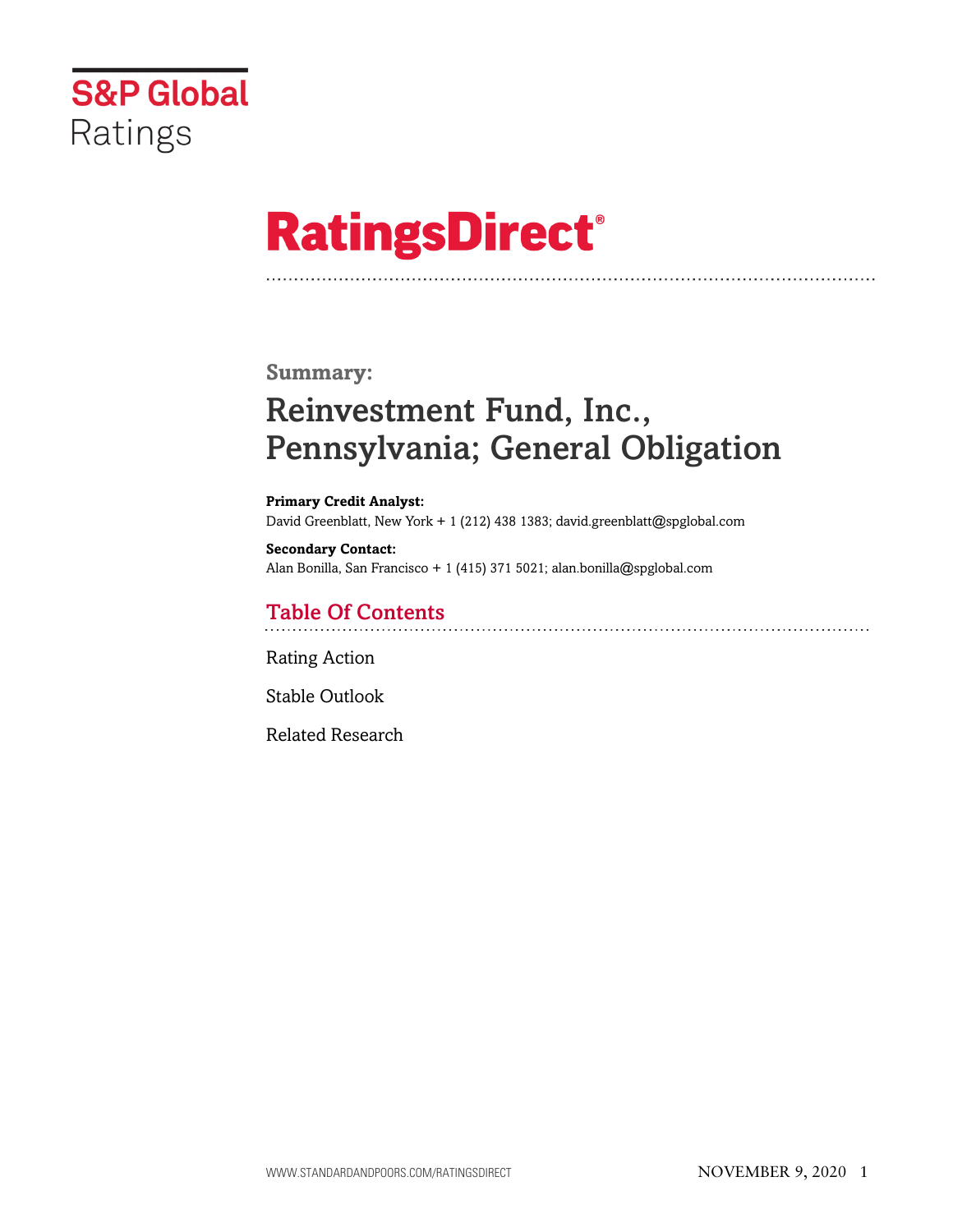### **Summary:**

# Reinvestment Fund, Inc., Pennsylvania; General **Obligation**

| Credit Profile                                |              |          |
|-----------------------------------------------|--------------|----------|
| Reinvestment Fund, Inc [The] ICR              |              |          |
| Long Term Rating                              | $A+$ /Stable | Affirmed |
| Reinvestment Fund, Inc [The] taxable rev bnds |              |          |
| Long Term Rating                              | A+/Stable    | Affirmed |

# <span id="page-1-0"></span>Rating Action

S&P Global Ratings has affirmed its 'A+' issuer credit rating (ICR) on Reinvestment Fund Inc. (Reinvestment Fund or RF), Pa., and its 'A+' long-term rating on RF's series 2017 and 2018 taxable impact investment bonds. The outlook on all ratings is stable.

As of March 31, 2020, there was approximately \$126 million outstanding on the series 2017 and 2018 bonds. The bonds were issued to pay down existing debt obligations, as well as to finance new loans to expand economic opportunity in low-wealth communities in pursuit of RF's mission. The bonds are general obligations of RF; therefore, its credit pledge supports the bonds. Bonds are payable from all legally available revenue and RF's assets, and are not secured by a reserve fund, mortgage lien, or security interest on or in RF funds or other revenue or assets.

#### Credit overview

In past years, RF's strategy for meeting its mission and expanding its loan portfolio (which increased 53% between fiscal years 2015 and 2018) included absorbing additional debt obligations (which increased more than 86% over that same period). Fiscal 2019, however, saw a modest decline of 3% in the outstanding loan balance, and debt outstanding declined 6%, driven partly by less demand for loans to charter schools and the lack of a New Markets Tax Credit (NMTC) allocation in 2019, which diminished RF's lending capacity.

Partly as a result of this slowdown in lending, fiscal 2019 brought a slight increase in Reinvestment Fund's equity ratio (equity-to-total assets) to about 33% after years of decline from 45% in fiscal 2013. This lower ratio indicates limited resources on RF's balance sheet to absorb potential loan losses, particularly compared with other rated community development financial institutions (CDFIs). Using our commercial-mortgage-backed-securities model and our methodology for rating U.S. public finance rental housing bonds, we assess the risk associated with RF's loan portfolio based on loans' characteristics and performance. We estimate credit enhancement required for RF's existing loan portfolio, as of June 30, 2019, at about 19% at the 'A+' rating stress level. This leads to a net equity-to-assets ratio of about 20% in fiscal 2019, and an average of 13% between 2015 and 2019, which we think is in line with the current rating.

Stay-at-home mandates brought about a precipitous decrease of the U.S. economy during the recent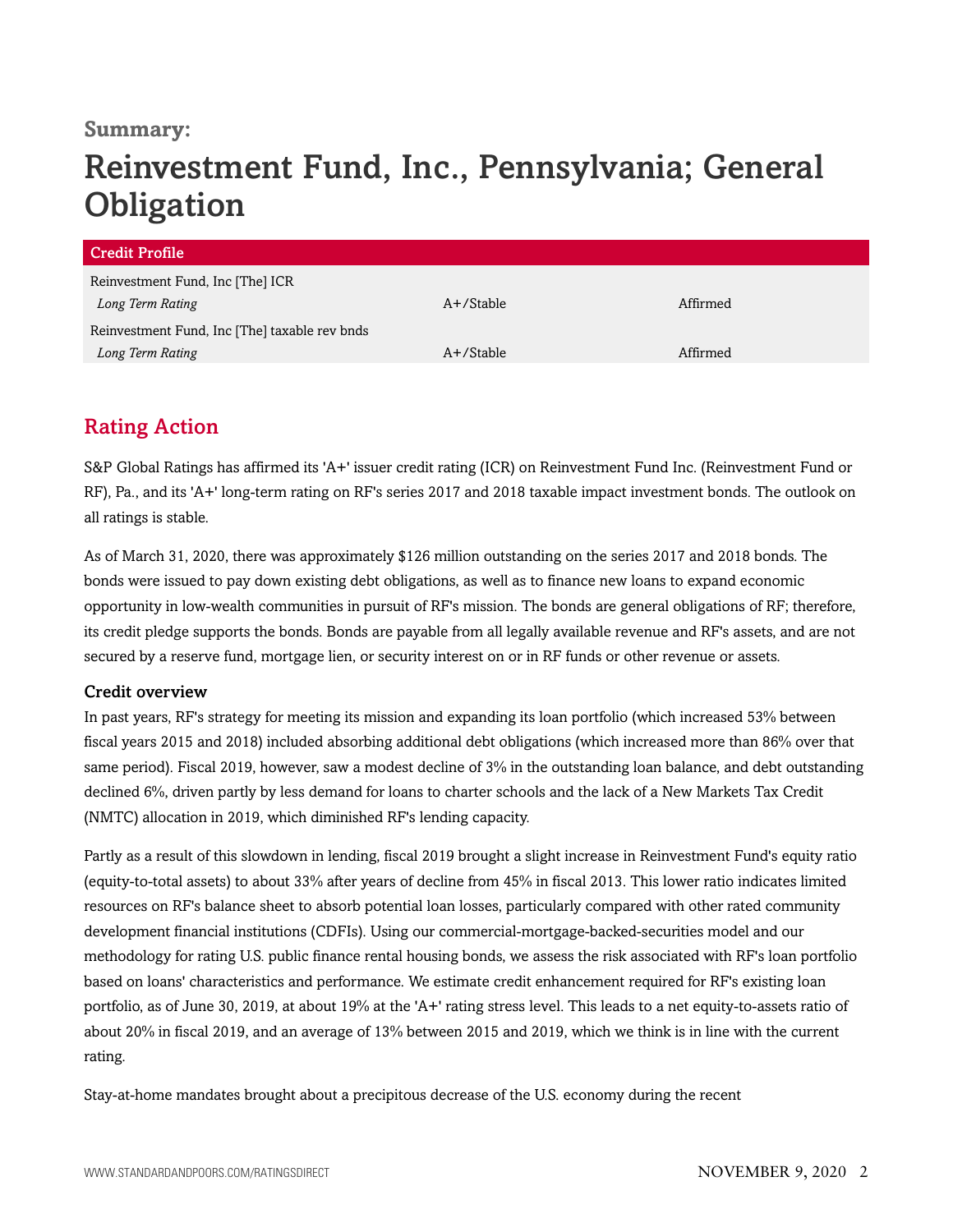COVID-19-related recession. We have seen record high unemployment, and we expect the recovery process to last for more than one year. (For more information on COVID-19's effect on the U.S. public finance sector, see the articles titled "U.S. Real-Time Data: A Cloudy Economic Outlook As COVID-19 Resurges," published Oct. 23, 2020, and "U.S. Biweekly Economic Roundup: U.S. Consumer Spending Continues To Outperform Expectations," published Oct. 16, 2020, on RatingsDirect.)

As of Sept. 30, 2020, about 5% of RF's loans were delinquent or received forbearance, about half the rate from July 31, 2020, with none of the loans in forbearance making their payments. We view this as a temporary credit weakness for RF, which has reported several consecutive years of minimal nonperforming assets (NPAs). Some of these loans in delinquency or forbearance are for projects with hampered revenues as a result of closures or unemployment resulting from COVID-19. While some of the loans most affected, directly or indirectly, by the COVID-19 pandemic and related economic crises may still be making their payments to Reinvestment Fund, staff have occasionally revised their internal risk ratings based on the likelihood of full repayment. We think RF has the financial strength, flexibility, and resources to perform at the current rating level and withstand near-term loan-payment disruptions.

The rating also reflects our opinion of Reinvestment Fund's:

- Conservative approach to loan-loss reserves that continue to average about 5% of total loans between 2015 and 2019, which is higher than the median reserve level of 3.7% for other rated CDFIs, even as RF's asset quality remains very strong, with NPAs averaging close to 0% over the same five-year period;
- Experienced senior management team and prudent capitalization strategy for continuing to execute on its mission while producing a strong net position; and
- Diversified lending portfolio reaching across multiple geographic markets and a variety of sectors, including charter schools, commercial real estate, healthy food, housing, and other community facilities.

Partially offsetting these factors, in our view, are Reinvestment Fund's:

- Weakened debt position, as the equity-to-total debt ratio decreased to 53% in fiscal 2019 from 73% in fiscal 2015, reflecting increases in debt outstanding that exceed increases in net assets in past years, despite the slight improvement in 2019;
- Susceptibility to fluctuations in funding from government and private grants that might not be recurring, which could lead to volatility in net asset growth and profitability, as measured by return on assets (ROA); and
- Exposure to early financing loans that is comparable with that of industry peers, which we view as carrying inherently more risk than permanent loans secured by cash-flowing projects.

Headquartered in Philadelphia, with offices in Baltimore and Atlanta, Reinvestment Fund is a mission-driven financial institution that leverages capital, analytics, and partnerships in an effort to build strong, healthy, and more equitable communities.

The stable outlook reflects our opinion that RF's net equity ratio, profitability, and asset quality will remain consistent with the rating. We view the current loan portfolio performance as a temporary credit weakness that RF could likely address within the next few months, while maintaining among the highest reserves compared with other rated CDFIs.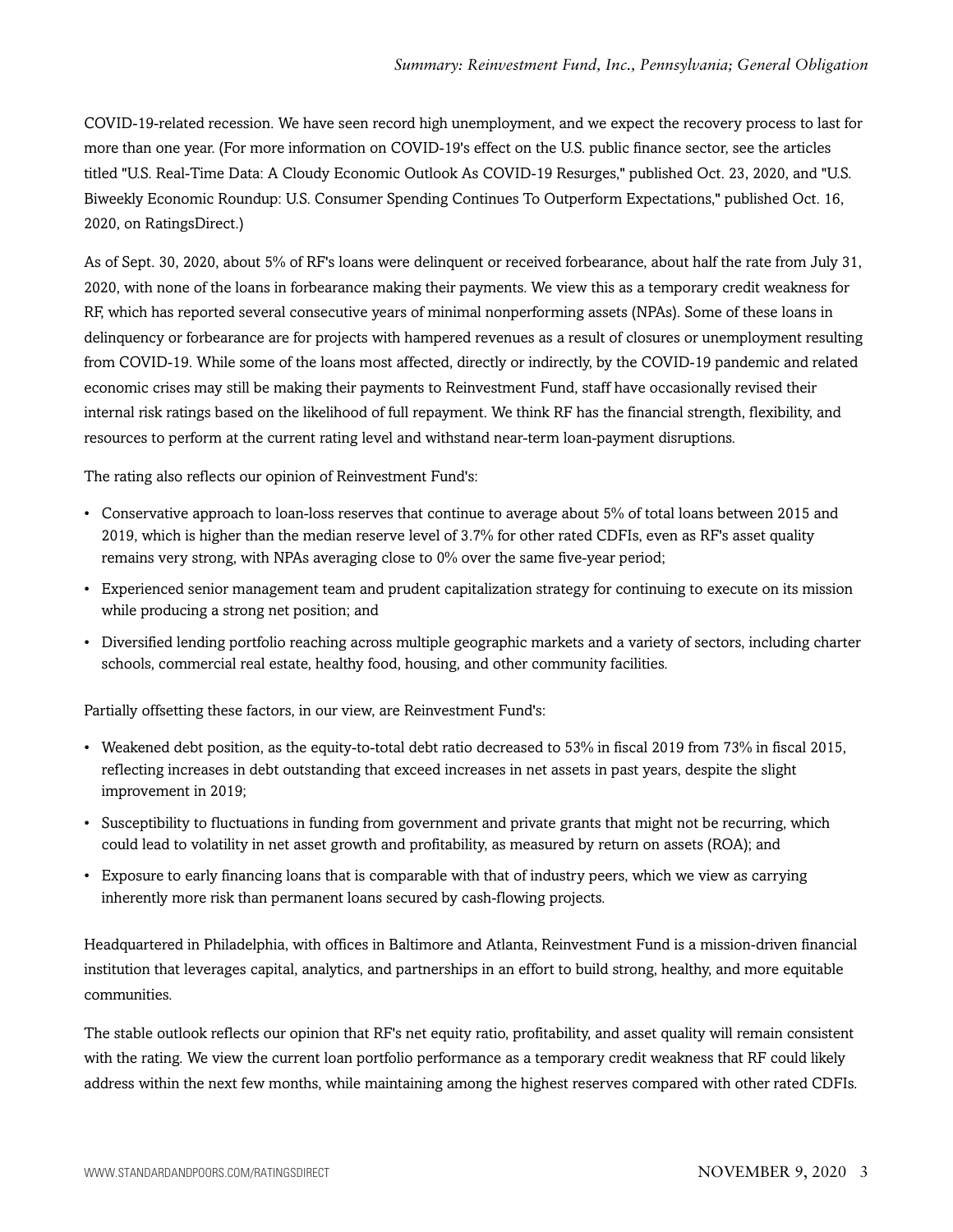Our loan analysis on the portfolio as of June 30, 2020, results in more assumed losses than on the 2019 portfolio; given a generally comparable equity position in both 2020 and 2019, we believe RF's balance sheet can adequately absorb the higher losses at the current rating.

#### Environmental, social, and governance (ESG) factors

We have analyzed Reinvestment Fund's ESG risks relative to its ICR in terms of financial strength, management, and the economy, and determined that all are in line with our view of the sector standard. We believe that health and safety social risks exist related to the COVID-19 pandemic. We consider the environmental and governance risks generally in line with that of the sector as a whole. Measures taken to prevent the spread of COVID-19, such as social distancing and the closing of nonessential businesses, have led to a spike in unemployment and the higher likelihood of nonpayment of rent and mortgages, and delay in housing construction projects, which could create a liquidity crunch for some issuers in the sector, and, in our view, elevate the social risk in the near term. We will continue to monitor developments and the effects of COVID-19 as a health and safety social risk under our ESG factors by updating assumptions and stress tests. We also analyzed Reinvestment Fund's governance and environmental risks and determined that they are in line with our view of the sector standard.

For more information about Reinvestment Fund Inc., please see the full analysis, published Nov. 9, 2020, on RatingsDirect.

### <span id="page-3-0"></span>Stable Outlook

#### Downside scenario

If RF were to experience a significant reduction in capital adequacy as a result of weak loan performance, increased debt, or lower net equity, this would demonstrate volatility and weakness in its capitalization and debt positions. In this scenario, we could lower the rating or revise the outlook to negative. Further, should RF's total on-balance-sheet loans receivable decline, we would expect to see a corresponding decline in interest income from loans, which could have negative implications for RF's profitability. A significant reduction in net income, potentially from a decreasing interest spread, or continued high reliance on volatile grant income, could also lead to our lowering the rating or revising the outlook to negative.

If secured debt were to increase, we could lower the rating on series 2017 and 2018 bonds based on the availability of unpledged assets to cover unsecured general obligation bonds.

#### Upside scenario

We could raise the rating or revise the outlook to positive if RF were to demonstrate consistent and steady growth in its net equity ratios compared with its peers, as well as very strong, consistent profitability metrics. Additionally, exceptional loan performance and the preservation of sufficient capital available to absorb potential loan losses could also result in our raising the rating or revising the outlook to positive.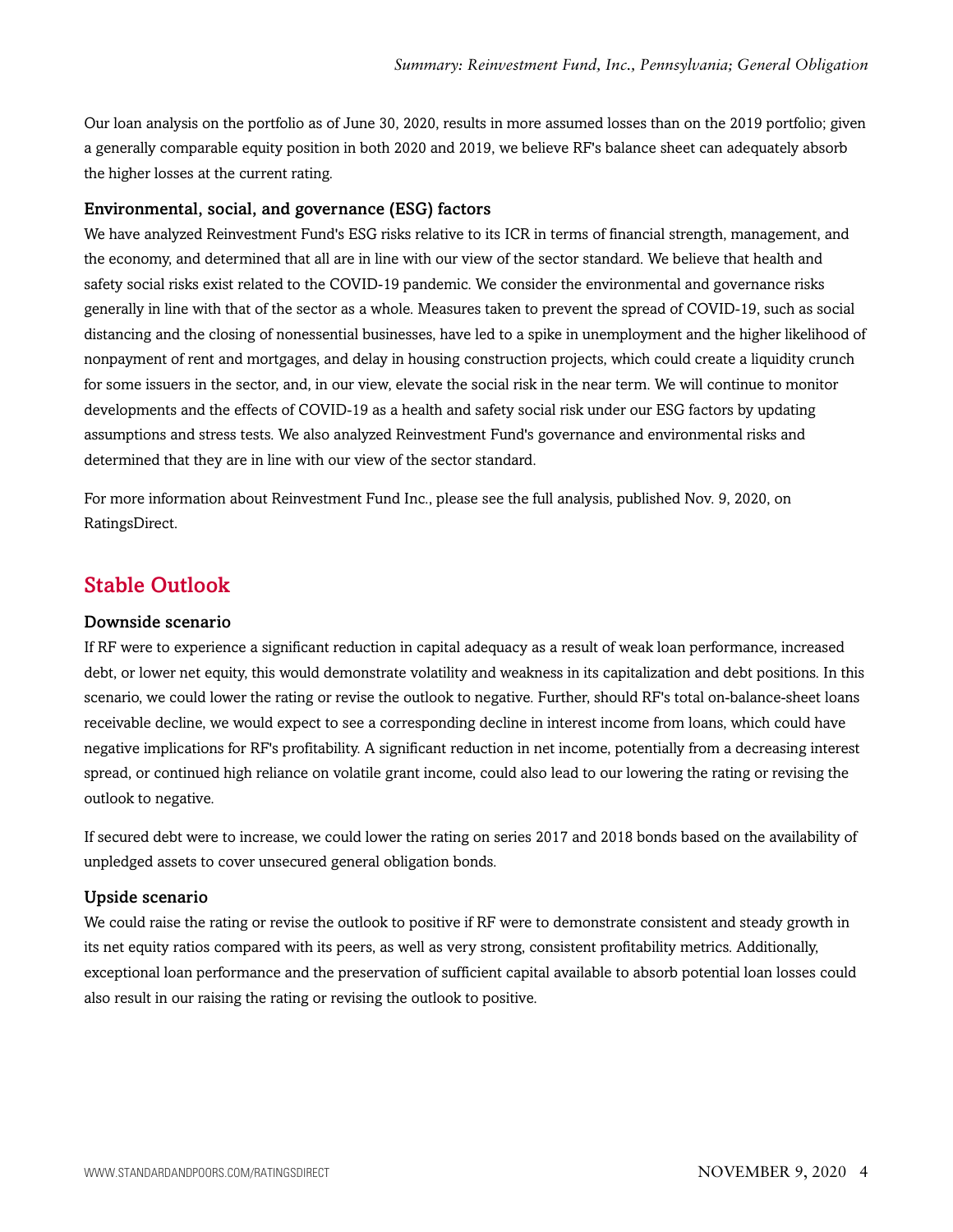# <span id="page-4-0"></span>Related Research

• Through The ESG Lens 2.0: A Deeper Dive Into U.S. Public Finance Credit Factors, April 28, 2020

Certain terms used in this report, particularly certain adjectives used to express our view on rating relevant factors, have specific meanings ascribed to them in our criteria, and should therefore be read in conjunction with such criteria. Please see Ratings Criteria at www.standardandpoors.com for further information. Complete ratings information is available to subscribers of RatingsDirect at www.capitaliq.com. All ratings affected by this rating action can be found on S&P Global Ratings' public website at www.standardandpoors.com. Use the Ratings search box located in the left column.